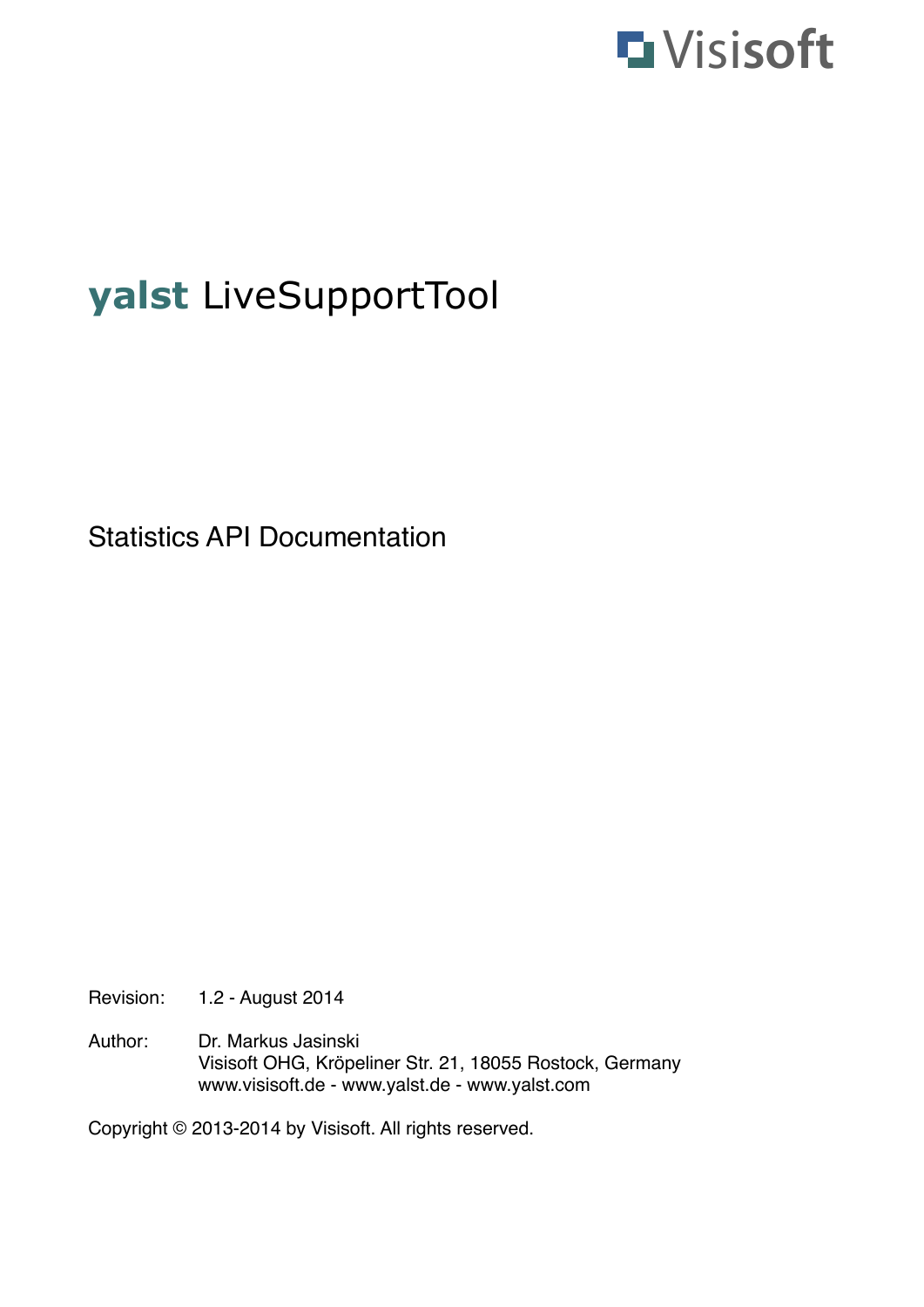### **Introduction**

The Statistics API (application programming interface) allows you to retrieve statistical data regarding your yalst site from the system. In it's current state the API supports only some functions needed by our desktop clients or widgets. All API functions return their answers in the JSON format (see www.json.org for details) using the UTF-8 character set.

#### **Prerequisites**

You will need yalst 9.2 (or newer) to use the Statistics API.

You will also need an API key for almost every command. An API key is automatically generated in the administration - in the "Apps & APIs" section of the configuration menu. You can generate a new key if you think that your old key has been compromised.

### **API Calls**

API calls are simple http or https (if supported by the respective yalst site) invocations of the stats.api.php script:

http://www.example.com/yalst/stats.api.php?cmd=hello

Please replace "www.example.com" with the domain of the respective yalst installation. Here is a sample answer in the JSON format:

```
{
   "ssl": true,
   "version": "9.2",
   "release": 9.200,
   "revision": 900,
   "api": 1.0,
   "language": "de"
}
```
### **Error Handling**

Error messages will also be returned in the JSON format:

```
{
   "error": "missing command parameter",
   "code": 1
}
```
### **API Commands**

### HELLO

stats.api.php?cmd=hello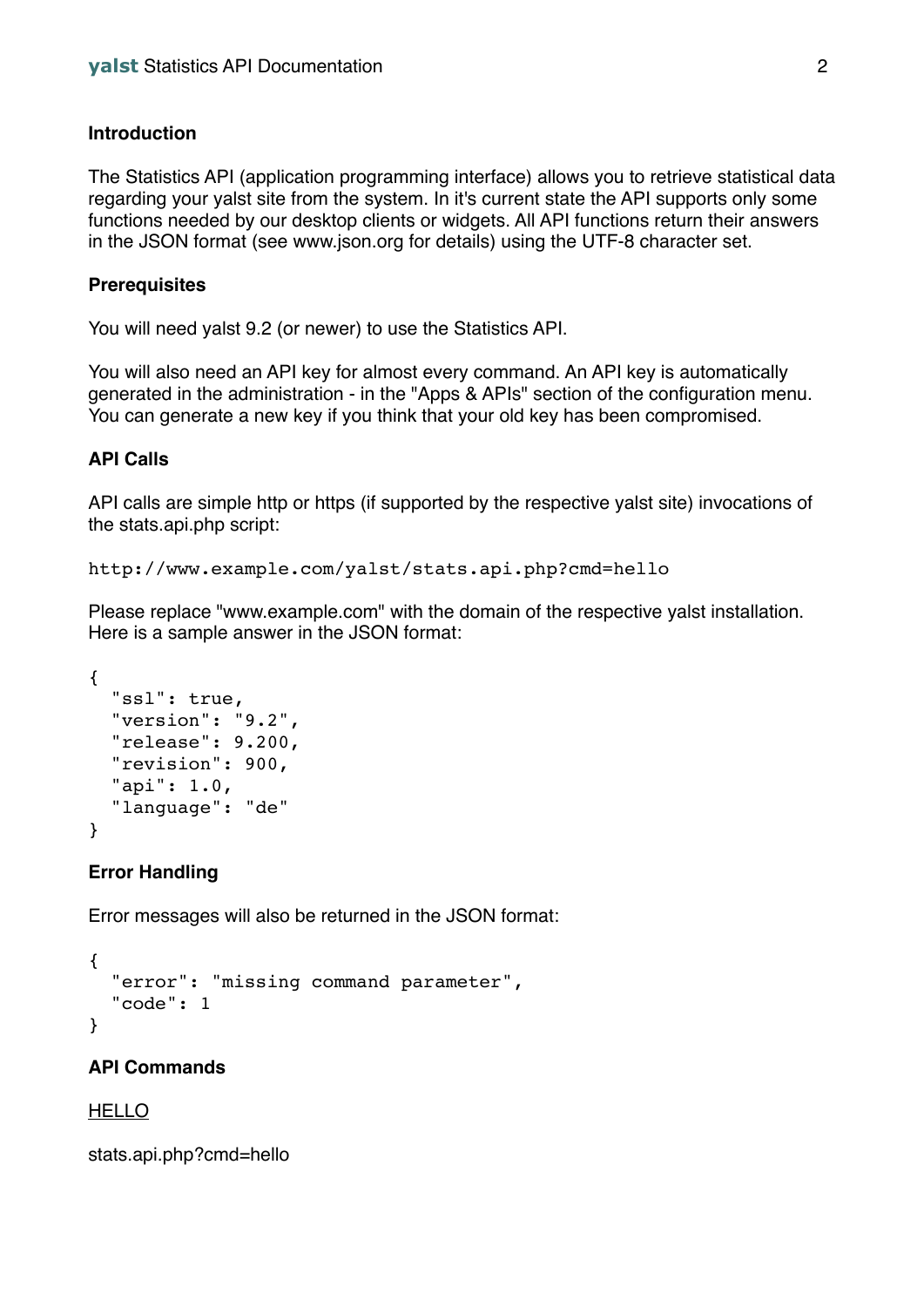Purpose:

collect general information about yalst installation

| Parameters:<br>clientcap | API version the client supports (e.g. 1.2, 1.0 if omitted) |                                                              |  |  |  |
|--------------------------|------------------------------------------------------------|--------------------------------------------------------------|--|--|--|
| Returns:                 |                                                            |                                                              |  |  |  |
| ssl                      | boolean                                                    | "true" or "false" (true, if yalst installation supports SSL) |  |  |  |
| version                  | string                                                     | version of yalst                                             |  |  |  |
| release                  | real                                                       | release number of yalst                                      |  |  |  |
| revision                 | integer                                                    | revision number of yalst build                               |  |  |  |
| api                      | real                                                       | version number of operator API                               |  |  |  |
| language                 | string                                                     | primary language of installation ("de" or "en")              |  |  |  |

Command-specific errors:

none

### **OPMONITOR**

stats.api.php?site=1-1&cmd=opmonitor&apikey=XYZ

Purpose:

collect information about currently logged-in operators

Parameters:

| apikey    | your API key                                               |
|-----------|------------------------------------------------------------|
| clientcap | API version the client supports (e.g. 1.2, 1.0 if omitted) |
| site      | yalst site (required)                                      |

Returns:

| if no operator is logged-in            |         |                                     |         |                                                  |  |
|----------------------------------------|---------|-------------------------------------|---------|--------------------------------------------------|--|
| operators                              | integer | 0                                   |         | number of on the site logged in operators        |  |
| status                                 | string  | "offline"                           |         | site status                                      |  |
| statuscode                             | integer |                                     |         | site status code                                 |  |
| autoinvite                             | boolean | false                               |         | auto-invite mode                                 |  |
| if one or more operators are logged in |         |                                     |         |                                                  |  |
| operators                              | integer | number of logged-in operators       |         |                                                  |  |
| status                                 | string  | "offline", "online" or "busy"       |         |                                                  |  |
| statuscode                             | integer | 1 (offline), 2 (online) or 3 (busy) |         |                                                  |  |
| autoinvite                             | boolean |                                     |         | auto-invite mode (always false in Basic Edition) |  |
| operator                               | array   | user                                | string  | user name of operator                            |  |
|                                        |         | nick                                | string  | nick name of operator                            |  |
|                                        |         | type                                | string  | "external" or "internal"                         |  |
|                                        |         | status                              | string  | "active", "inactive" or "busy"                   |  |
|                                        |         | away                                | string  | reason of inactivity (only if "inactive")        |  |
|                                        |         | login                               | integer | UNIX time stamp of login                         |  |
|                                        |         | host                                | string  | host name of operator                            |  |
|                                        |         | departments string                  |         | one character per department or "all"            |  |
|                                        |         | statsgroup                          | string  | statistic group of operator                      |  |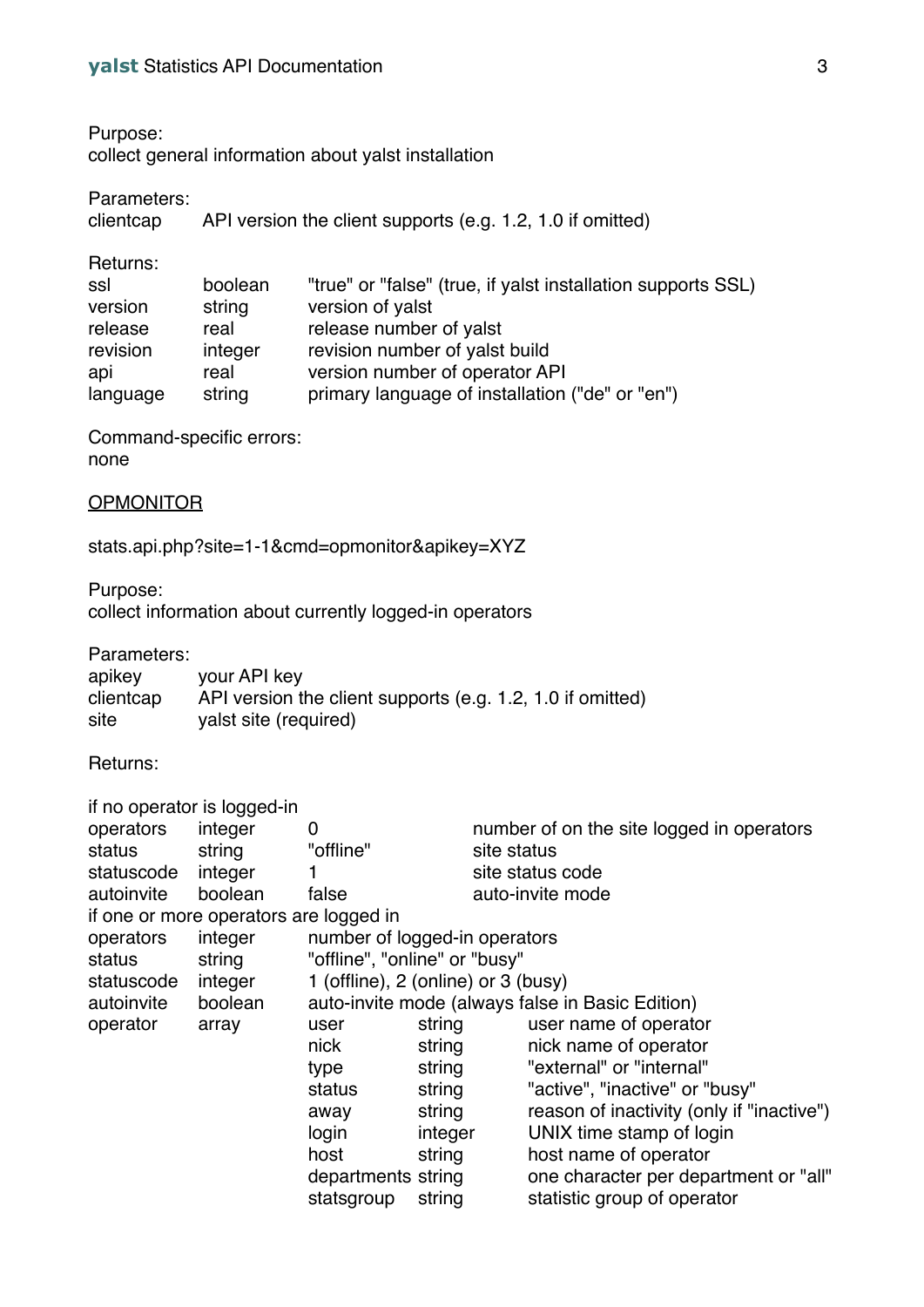#### chats integer current number of chats

Notes:

- a "busy" status requires the Professional Edition or better
- the operator type of "internal" is only available in the Business Edition
- the "departments" and "statsgroup" fields are only available in the Business Edition and require a clientcap of 1.1 or better
- the "chats" field requires yalst 9.3 or better and a clientcap of 1.2 or better

Command-specific errors:

12 "mysql\_query failed" (can't read from session/login table)

```
Result example:
```

```
{
    "operators": 2,
   "status": "online",
   "statuscode": 2,
   "autoinvite": false,
   "operator": [{
       "user": "jd",
       "nick": "John Doe",
       "type": "external",
       "status": "active",
       "login": "1371553474",
       "host": "127.0.0.0",
      "chats": 2
   }, {
      "user": "jd2",
       "nick": "Jane Doe",
       "type": "external",
       "status": "inactive",
       "away": "lunch break",
       "login": "1371557056",
       "host": "127.0.0.0",
       "departments": "all",
       "statsgroup": "Backup Operators",
       "chats": 0
   }]
}
```
## CURRENTVISITORS

```
stats.api.php?site=1-1&cmd=opmonitor&apikey=XYZ
```
Purpose: retrieve the current number of visitors on the website